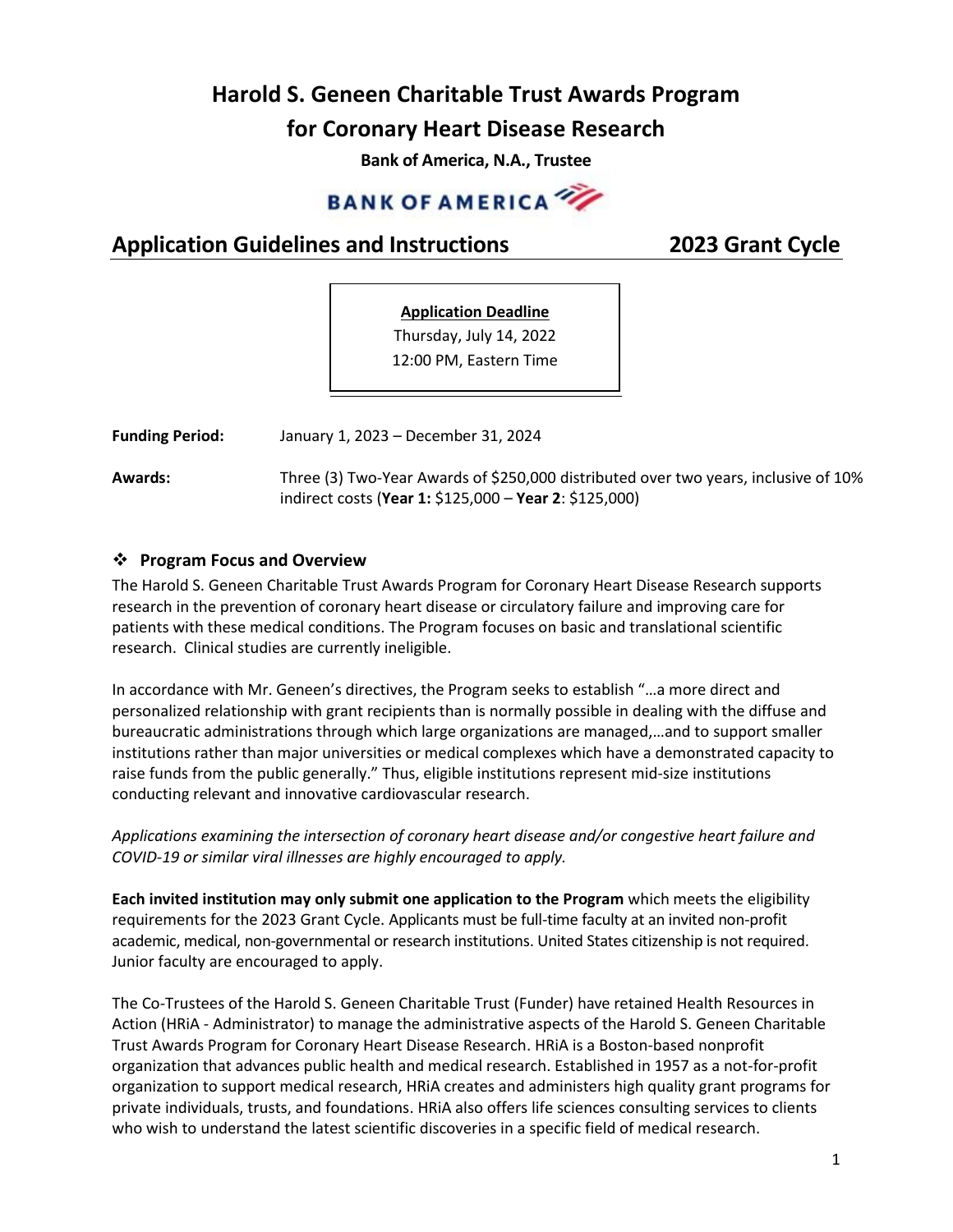# ❖ **Invited Institutions**

The following medical schools are invited to submit one candidate to apply for the Geneen Trust Award:

| RI        |
|-----------|
| NΗ        |
| <b>MN</b> |
| AZ        |
| CA        |
| CA        |
| IL        |
| СT        |
| ΚY        |
| ΝM        |
| <b>NY</b> |
| UT        |
| VT        |
| <b>NC</b> |
|           |

### ❖ **Eligibility**

Each invited institution may submit a single application from a full-time faculty member. United States citizenship is not required.

To encourage the support of junior faculty, applicants are **ineligible** if at the time of application, they have **combined federal and non-federal funding totaling \$500,000 or more in direct costs** during the first year of the Geneen Award. This figure refers to external funding only and not an Applicant's startup package, other intramural support, or the Geneen Award itself. Applicants may hold a K Award or be in the R00 phase of a K99/R00 as long as those Award amounts, combined with other funding, do not exceed these specified limits.

#### *Pending Federal and Non-Federal Support*

Applicants who have pending R01s or other large applications to the NIH and other agencies are encouraged to submit proposals to the Geneen Trust. Notification of funding **after** the application date will not impact eligibility for a Geneen Award. **However, it is the responsibility of applicants to contact [GeneenAwards@hria.org](mailto:GeneenAwards@hria.org) as soon as they are notified of any new funding**.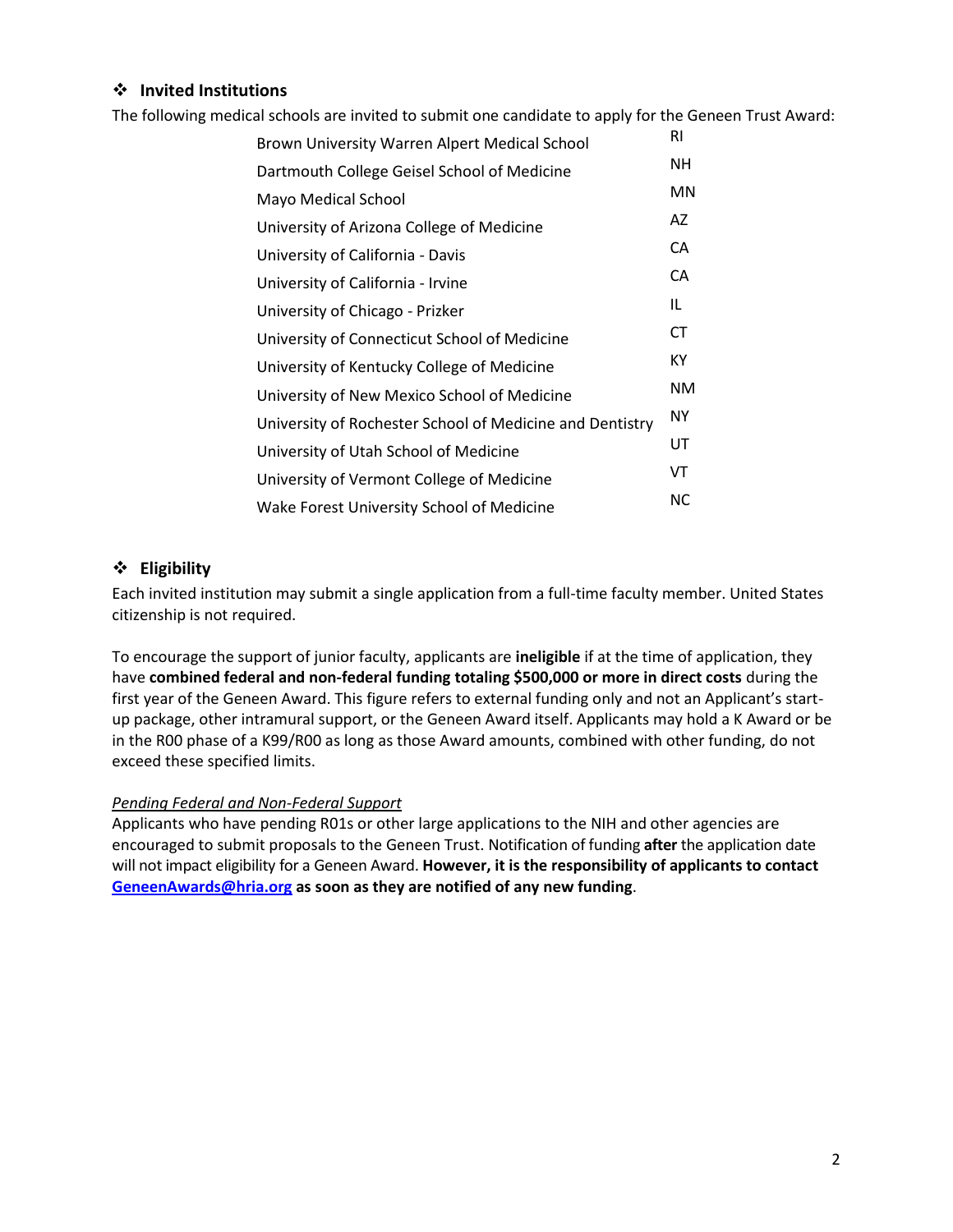# ❖ **Review Criteria**

- The proposed research has the potential to improve the prevention and treatment of coronary heart disease or circulatory failure (understanding, prevention/treatment).
- Hypothesis and Research Aims are clearly stated, based on sound precedents, and supported by relevant literature and preliminary data (if applicable).
- Objectives that are well thought out, realistic, and technically feasible.
- Research methodology, data collection, and data analyses are appropriate, thorough, wellspecified and appropriate to the proposal's aims.
- The research project is of high quality and originality.
- The timeline and budget align with a scope of work that can be completed within a two-year timeframe.
- The applicant is qualified and support the conduct of an innovative and successful research project. The research award would positively impact the development of the applicant's cardiovascular research program.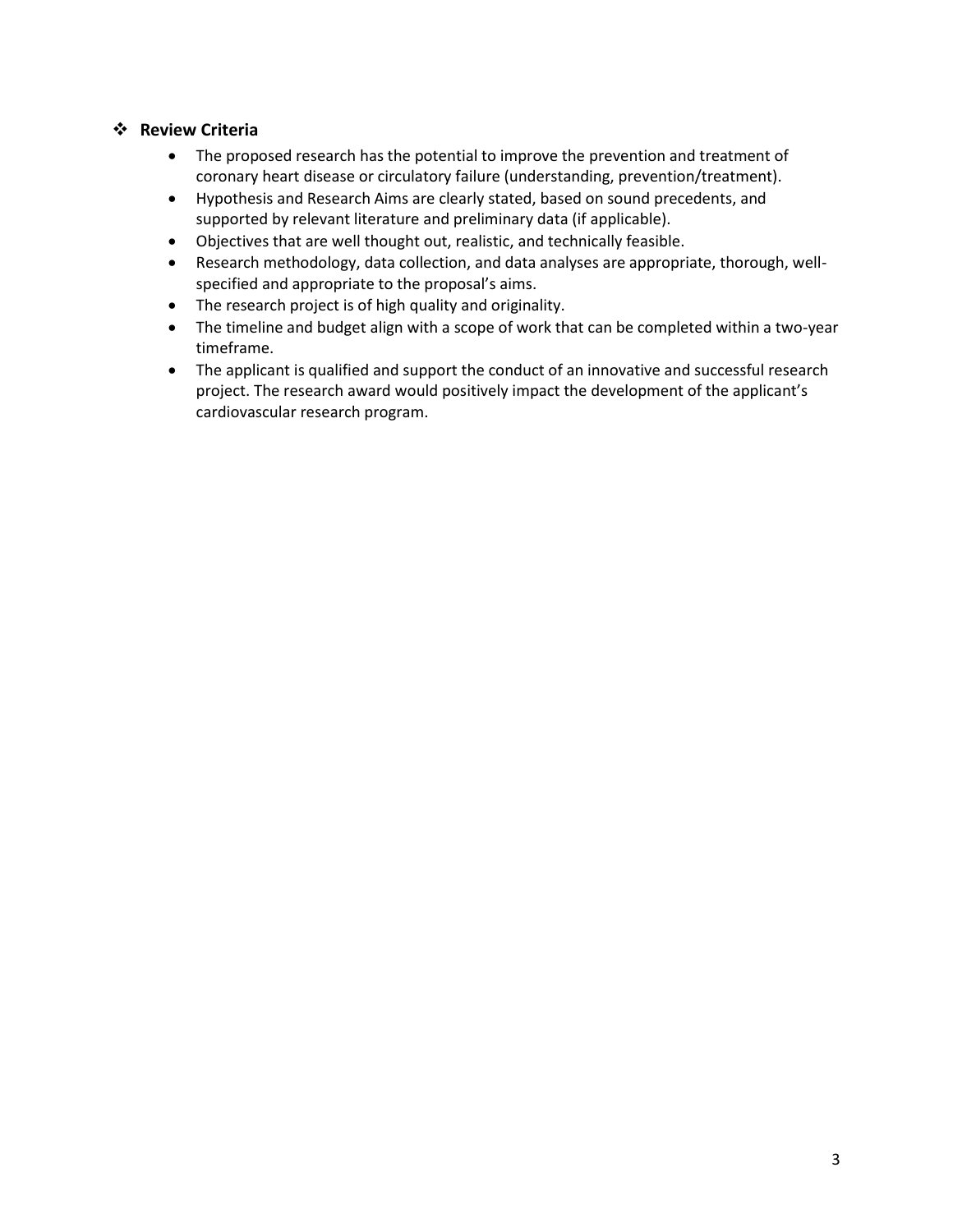# ❖ **Terms of the Award**

**Award Amount and Funding Period**: The Award will be in the amount of up to \$250,000 over two years (Year 1: \$125,000 – Year 2: \$125,000). Recipients may postpone the start date of January 1, 2023 for up to three (3) months without an approval, but the revised date must be noted either on the Award Agreement signature page or by an email notification to Health Resources in Action, Boston, MA, Administrator of the Harold S. Geneen Charitable Trust Awards Program for Coronary Heart Disease Research. Longer delays must be approved by the Administrator. A delayed start date will not reduce the total award period but will adjust the schedule out to include the entire period.

Awards are made to non-profit academic, medical, non-governmental or research institutions within the United States on behalf of the Recipients. The Institution is responsible for the administrative and financial management of the Project, including any subcontracts, and maintaining adequate supporting records and receipts of expenditures.

**Institutional Assurances**: Recipients must adhere to all federal, state, and local regulations regarding the use of human subjects, animals, radioactive or hazardous materials, and recombinant DNA in this Project. It is the responsibility of the Recipient's Institution to ensure that all approvals (IRB, IACUC, other) are in place prior to releasing any award funds. The confirmation of the representative of the Institution on the application forms confirms this oversight.

**Liability:** Each party shall be responsible for its negligent acts or omissions and the negligent acts or omissions of its employees, officers, agents, or directors, to the extent allowed by law.

**Research Misconduct:** Institution certifies that it has established administrative policies as required by Public Health Service Policies on Research Misconduct, 42 CFR § 93, and will comply with the policies and requirements (collectively, the "Policy") set forth therein. In the unlikely event that a Recipient is involved in an investigation of research and/or financial misconduct directly related to the Project, he or she will be subject to the procedures in place at the Institution as applicable. According to the Policy, research misconduct is defined as the "fabrication, falsification, or plagiarism in proposing, performing, or reviewing research, or in reporting research results. It does not include honest error or difference of opinion."

To the extent legally permissible, the Institution must notify the Administrator of a finding of research and/or financial misconduct related to the Project. Research misconduct may affect the Recipient's continued eligibility for support for the Project.

**Other Funding:** Neither the Institution nor the Recipient will accept funding from another source which will result in an overlap of funding for this Project or result in greater than 100% effort of the Recipient or Key Personnel. The Institution and the Recipient are responsible for determining whether acceptance of this award will jeopardize support they may receive from other sources and ensuring that the Recipient has the capacity required to perform the Project within the proposed timeline. The Recipient will immediately report to the Administrator any additional funding available for activities related to this Project.

**Use of the Award Funds:** The laws of the United States place certain restrictions on the way funds awarded by charitable trusts and foundations may be expended. **Award funds and any interest earned may be used only for the research project and budget as submitted in the Recipient's Project proposal**. Funds may not be expended for any other purpose without the prior written approval of the Administrator.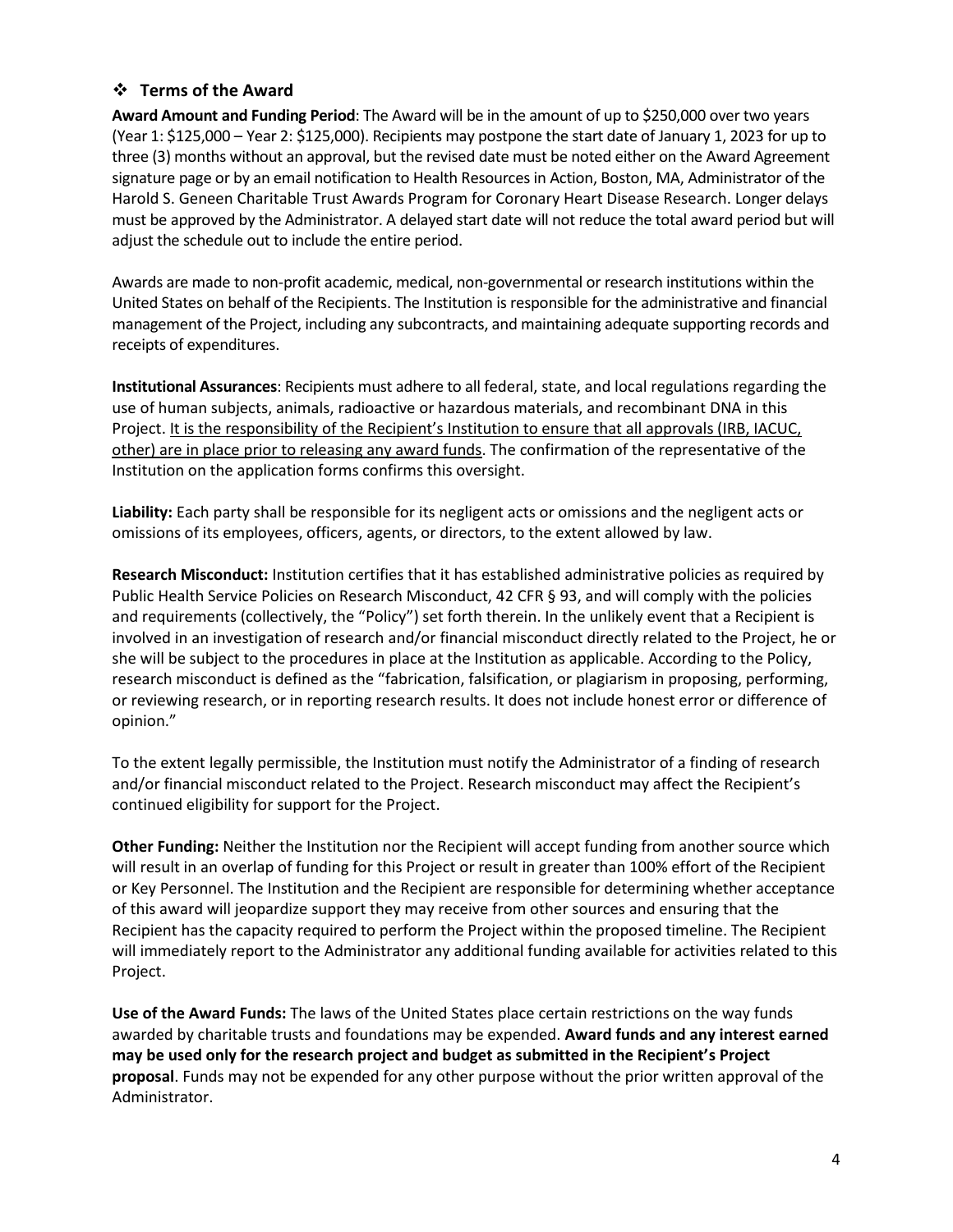The Recipient Institution must exercise proper stewardship over award funds and ensure that costs charged to the award are allowable, allocable, reasonable, necessary, and consistently applied in line with the Project's accepted proposal and budget. The Institution shall be liable for reimbursement to the Funder of any award funds associated with any inappropriate or unauthorized expenditures or fraudulent or improper conduct involving the use of award funds. The grant monies which have been awarded, including any interest earned therein, may only be used for the purposes stated in this Agreement.

Expenses eligible for support include the Recipient's salary and fringe benefits; salaries and fringe benefits of personnel essential to the Project for only their work as it directly relates to the Project; publication of scientific data; travel to scientific meetings; laboratory and data processing supplies; and other direct expenses such as equipment essential to the Project. Award funds may only be used for salaries in proportion to the percent effort on the Project. However, percent effort may exceed the percent of total remuneration requested.

Funds may not be used for new construction, the renovation of existing facilities, fundraising projects, or endowments. Funds may not be used for any political activity, accumulated deficits, or for any other purpose prohibited by the Internal Revenue Service Code. Funds awarded for the direct costs of the Project may not be used for general operating costs. Research-related expenses not directly related to the Project, general office supplies, individual institutional administrative charges in addition to indirect costs (e.g. telephone, other electronic communication, IT network), professional membership dues, and pre-award charges are **not** allowable expenses.

**Indirect Costs** (institutional overhead): Indirect costs may not exceed 10% of direct costs. In instances where there is a subcontract, the combined dollar amount for indirects taken by both the Recipient Institution and the contracting institution may not exceed total allowed indirects of the accepted budget.

**Re-Budgeting**: Expenditures are expected to be within reasonable range of the Project budget as accepted by the Administrator. All requests for re-budgeting or reallocation of grant funds over \$20,000 must be clearly justified in the annual financial report or conveyed in an update to the report to the Administrator a minimum of thirty (30) days prior to the requested effective date of change. The request must include the current allocation of resources along with specific detail and justification for the reallocation. If the Institution makes a request for re-budgeting or reallocation outside of the annual progress reporting process, the Institution must contact Program Staff to obtain the required forms.

**Financial Responsibilities of Award Recipient Institution**: The Institution will keep systematic records of all expenditures relating to the Project. Vouchers consisting of bills, invoices, cancelled checks, receipts, etc. will be retained by the Institution for three (3) years after the close of the award period and will be available for inspection by representatives of Funder during normal business hours and upon reasonable notice throughout this period. The Funder may, at their expense, examine, audit, or have audited the records of the Institution insofar as they relate to Project activities supported by this award.

**Carry Forward of Funds**: All requests to carry forward unspent funding from one year's budget to the next must be clearly justified in the annual financial report. Amounts greater than \$50,000 will be scrutinized and may be disallowed if adequate justification is not provided.

**No-Cost Extension (NCE)**: A no-cost extension (NCE) for up to nine (9) months may be granted upon receipt and approval of a no-cost extension request. **NCEs will only be granted in exceptional circumstances.** The NCE request form must be submitted between 45 and 90 days prior to the end of the award period. Incomplete forms will not be processed. The NCE request form includes a section for justifying the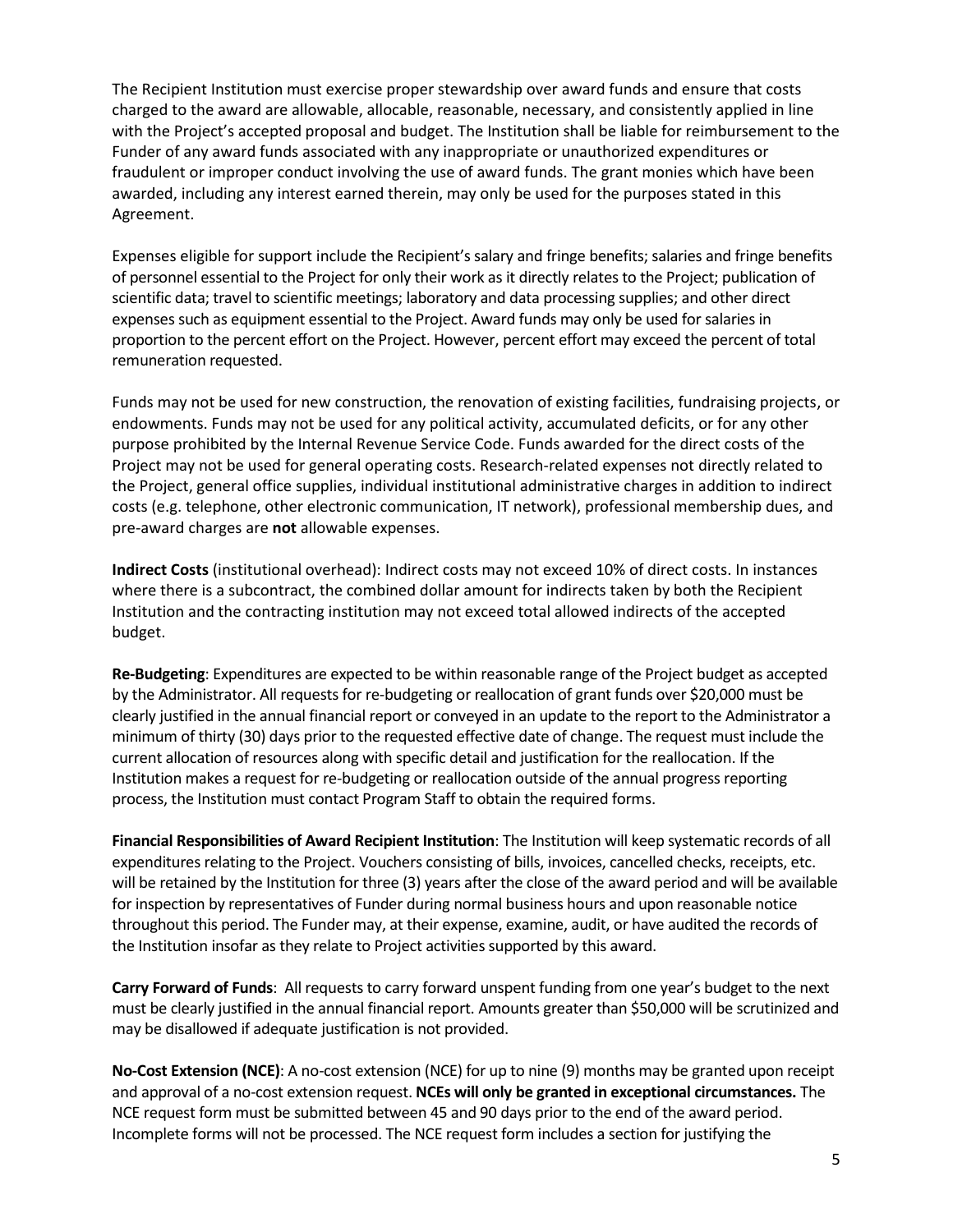extension, the unexpended balance, and a timeline for expenditure of the remaining funds. A final scientific report is due at the completion of the extension period. Any portion of the award not expended at the conclusion of the extended period must be returned to the Administrator within sixty (60) days.

**Changes in Award Status:** Any changes in the Project's research design including changes to/omission of specific aims described in the Recipient's accepted Project proposal require a formal written request and prior approval before implementation. Changing of Project plans without prior approval may result in the suspension of payments, early termination of the award, and/or reimbursement to the Funder of any expended or unexpended funds. Any change in percent effort of the Recipient, or other personnel providing a substantial intellectual contribution to the Project (collectively, the "Key Personnel") requires prior written request and approval. Requests should include the reason for the change and a description of how the change will affect the scope of work, implementation, and timeline of the Project. All requests for changes to the Project design, aims, or percent effort of the Recipient or Key Personnel must be received by the Administrator at least thirty (30) days prior to the desired effective date of the change.

**Transfer or Termination of Award**: Awards are made to the Institution where the named Recipient is conducting research. If the Recipient plans on moving to another non-profit academic, medical, nongovernmental or research institution during the award period, Recipient will notify and seek approval from the Administrator to continue the Project at the Recipient's new institution. If approved, the Institution will return unexpended Project funds, subject to allowable costs and non-cancelable obligations, to the Administrator to coordinate the transfer of unexpended funds to the new institution.

In the event of early termination of this Agreement, for any reason, Institution will be reimbursed for allowable costs and non-cancellable obligations incurred prior to the date of termination.

If the Recipient is not continuing the Project in another nonprofit research setting, the award will be canceled, and unused funds must be returned within sixty (60) days. Transfer of the award to another PI, if applicable, is not permitted. Disposition of and title to any equipment purchased by the Recipient with award funds will be evaluated on a case-by-case basis. If the Project is terminated for any reason, any unused funds, subject to allowable costs and non-cancelable commitments incurred in the performance of the Project but not yet paid for, must be returned to the Administrator within sixty (60) days. Performance under this Agreement may be terminated by either party upon thirty (30) days written notice to the other.

It is the responsibility of the Recipient as well as the Institution to notify the Administrator of any change in employment status of the Recipient in a timely manner and usually not less than thirty (30) days prior to such change.

**Unused Funds and Reversion**: Should any of the following events occur, the Administrator, on behalf of the Funder, may demand repayment of all unexpended portions of the award; moreover, all unpaid installments may be cancelled. The Institution is also required to give written notice if there is a change in the Institution's status as noted below.

- A determination, preliminary or otherwise, is made by the United States Internal Revenue Service that the award does not constitute a qualifying distribution.
- **■** The Institution fails to perform any of its duties, in the judgment of the Funder, the Administrator, or its Scientific Review Committee, required by this Agreement. In such cases, the Administrator shall provide no less than thirty (30) days termination notice in writing to the Institution, upon which the Institution shall have an additional thirty (30) days following receipt of such notice within which to cure any deemed failures.
- The Institution ceases to be exempt from income taxes under the Internal Revenue Service Code or becomes a private foundation.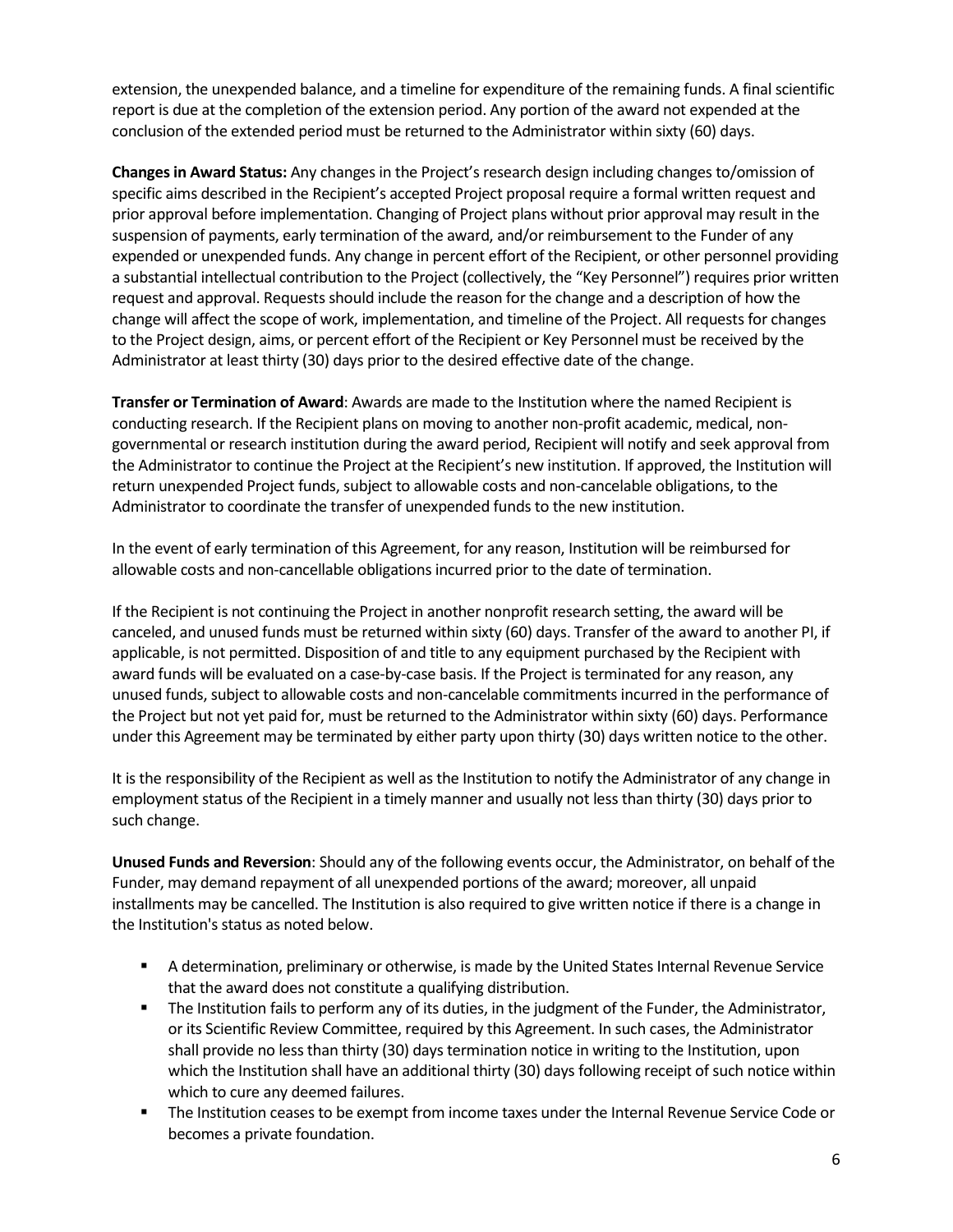**■** There is a material change in the purpose, character, or method of operation of the Institution such as to jeopardize its tax status.

**Unexpended Funds**: Any unspent funds remaining at the close of an extended Project period must be returned to the Administrator within sixty (60) days.

**Medical and Family Leave:** The Recipient may continue to expend any award funds allocated to salary during medical or parental leave consistent with the Institution's policies.

**Reporting Requirements and Payment Schedules**: A Progress Report is due sixty (60) days prior to the end of the Funding Year 1 for continuing awards. Subsequent years of funding is contingent upon a satisfactory assessment of the Recipient's progress. A Final Report is due sixty (60) days after the end of the Year 2 of the Original Award Period. Should a No-Cost Extension be granted, an Interim Report is required at the time of the No-Cost Extension request in addition to a Final Report due sixty (60) days after the end of the revised award period.

The Recipient will receive access to the required online report forms by email approximately three (3) weeks prior to their due dates. It is the responsibility of the Recipient to email the financial report form to the Institution's Financial Officer and ensure that the Administrator receives this completed form. The Funder and Administrator reserve the right to place a hold on funds where the Recipient is non-compliant with these reporting requirements.

Requests for a no-cost extension or re-budgeting should be made to the Administrator a minimum of thirty (45) days and a maximum of ninety (90) days prior to requested effective date of change. In cases where an extension has been granted, Recipients may be required to file an interim status report.

**Patents, Copyright, and Intellectual Property:** The Recipient should follow the Institution's policies regarding discoveries or any other intellectual property that results from research conducted under this Project. Neither the Administrator nor the Funder of this Project will retain any rights to intellectual property including patents, copyrights, trademarks, or other proprietary rights that result from the Project.

**Confidentiality and Third-Party Release:** Application materials as well as scientific progress and final reports are considered confidential. The Administrator engages third parties who have the necessary expertise to review the submitted materials and evaluate each project. Although the Administrator endeavors to protect the confidentiality of the reports by requiring reviewers to sign confidentiality agreements, confidentiality cannot be guaranteed. The Administrator and the Funder are not responsible for any consequences resulting from the disclosure of the content of these materials to such third parties.

The Administrator and the Funder reserve the right to public acknowledgement of Project information (Recipient Name, Institution, Project title and research summary). This information will be made available through the website of the Administrator (hria.org/tmf/geneen) and may be posted on other affiliated organization websites, publicly accessible databases of privately funded awards, or published in print form or other media. As noted in the application guidelines, the Project summary submitted with the application will be posted on the Administrator's website if the Project is funded.

**Scientific Poster Sessions and Events:** The Recipient is expected to share research findings in a timely manner through professional meetings and/or publications.

**Additional Information**: Trustees of the Harold S. Geneen Charitable Trust may wish to meet with the Award Recipient at the Award Recipient place of employment. During this meeting, the Award Recipient will be asked to present their research project to the trustees in non-technical language.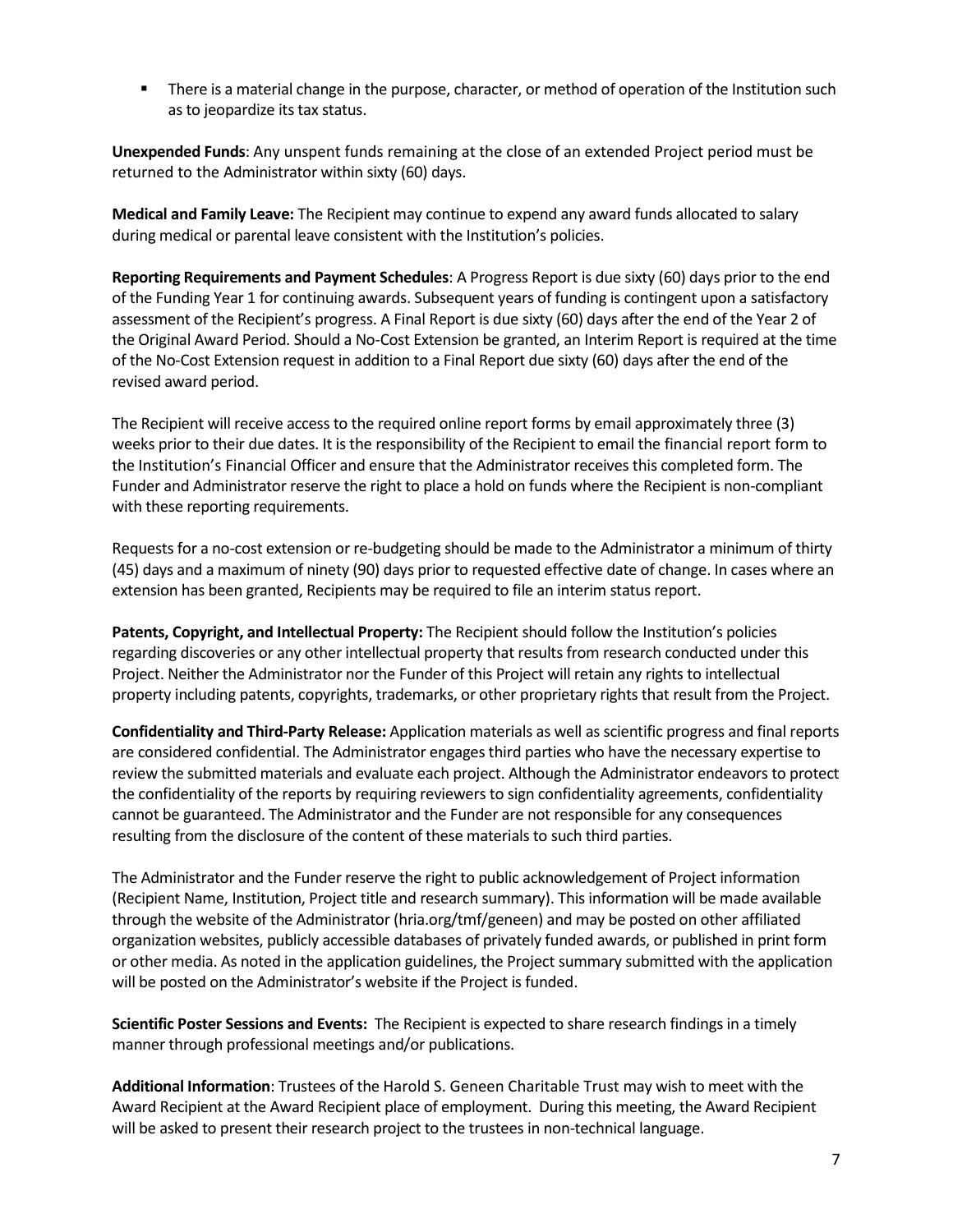**Acknowledgements**: Professional publications or presentations resulting from Project work supported by the award must acknowledge**,** the **Harold S. Geneen Charitable Trust Awards Program for Coronary Heart Disease Research**.

**Post Award:** Recipient shall make good faith efforts to respond to the Administrator's reasonable requests for information on their research progress, new position, affiliation, or contact information (especially email address) following the award period. The Recipient may be requested to provide a current Biosketch or update information in an online database. The Recipient understands that this obligation survives the award period.

*(Revised 04.29.2022)*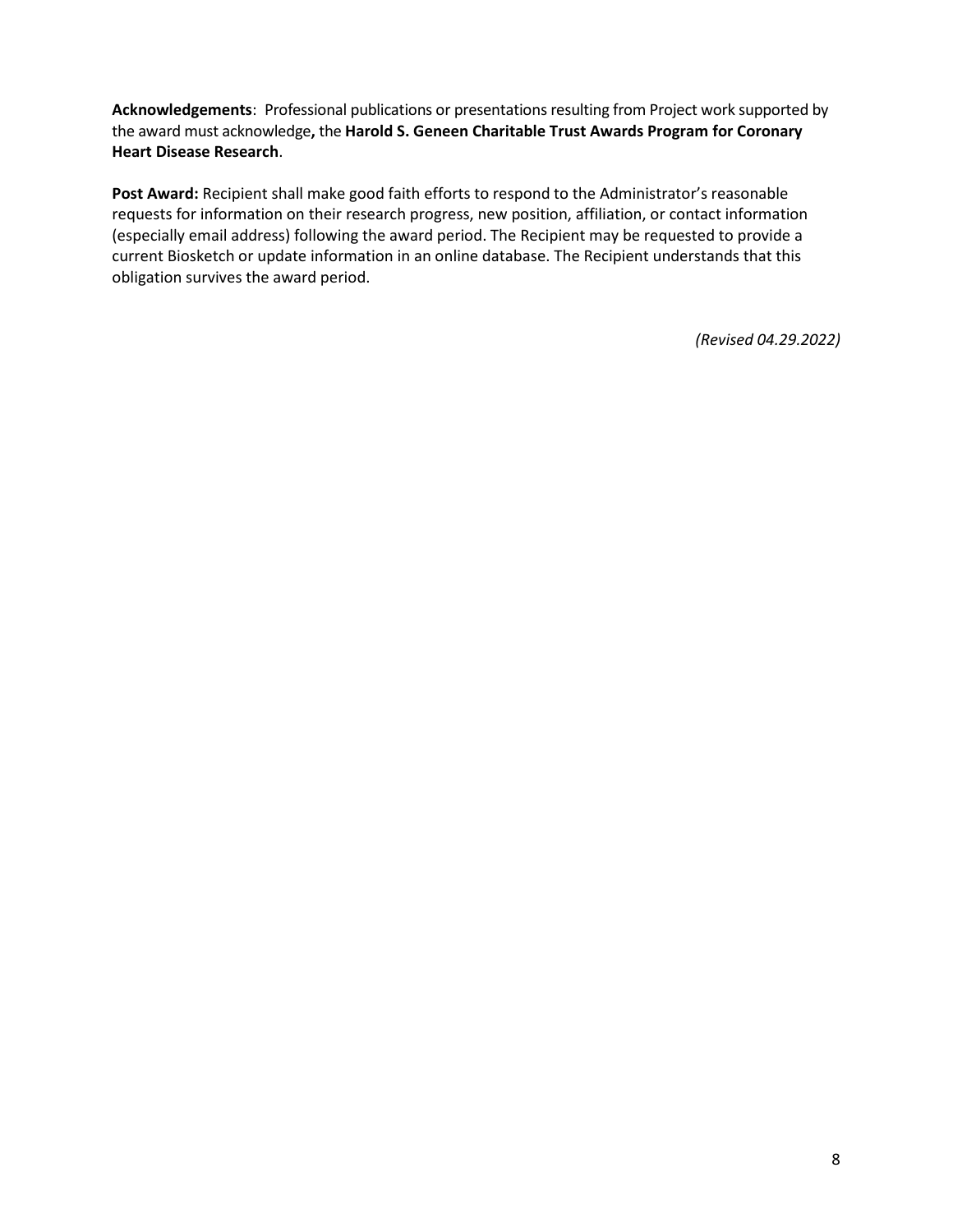# ❖ **Application Instructions**

# **Submission Deadline: Thursday, July 14, 2022 by 12:00 P.M., Eastern Time**

#### **Application Templates for Upload:**

Two (2) file uploads are required for submission – **Application Form** (Word), **Budget and Other Support**  Form (Excel). The templates are available for download here: <https://hria.org/tmf/Geneen>

#### **Use this link to begin a NEW application:**

[https://www.GrantRequest.com/SID\\_738?SA=SNA&FID=35080](https://www.grantrequest.com/SID_738?SA=SNA&FID=35080)

#### **Use this link to go to your account page to return to a SAVED application:**

[https://www.GrantRequest.com/SID\\_738?SA=AM](https://www.grantrequest.com/SID_738?SA=AM)

#### **Sharing/Transferring your application with your Institutional Representative(s) for Certification**

- The Applicant is considered the "Owner" of this request. The Applicant/Owner is required to secure sign off from their Institutional Representatives, such as OSP and Finance, by "transferring ownership" temporarily to complete the Institutional Representative Information
- Transfer takes place on the applicant's account page: [https://www.GrantRequest.com/SID\\_738?SA=AM](https://www.grantrequest.com/SID_738?SA=AM)
- All contacts must have an Account to share applications
- New users will Create an Account with their own email and password
- Use the transfer **in the under the Action** heading to transfer ownership
- The Institutional Representative will transfer ownership back to the Applicant prior to submission

#### **The following sections must be completed for the online submission:**

- **Institution's Tax ID Number**
- **Eligibility Quiz**
- **Applicant Data**: Institution, Contact, and Educational background information.
- $\Box$  Key Personnel: Co-Investigator names and institutional affiliation, if applicable.
- **Research Project**: Project Title, Keywords, Project Summary, Non-technical Summary and Overview, Experimental Systems, and Applicant's initials to certify the accuracy of submitted information.
- **Institutional Contact Information**: Complete Institutional Contact fields. The Institutional Representative administratively responsible for the oversight of the project must certify that the eligibility requirements have been met, that the Institution has reviewed the application and approved it for submission, and that the Institution understands the Terms of the Award. Endorsement by the Institutional Representative confirms that the Institution will commit to appropriate oversight if the project is funded, including ensuring that the Lead Applicant has obtained any required human subjects (IRB), animal use (IACUC), or institutional equivalent approvals.
- **Attachments – Two Required Uploads**:
	- 1. **Application Form:** Include the items listed below combined into a single PDF for upload. On the final PDF, make sure all pages are numbered sequentially starting with the Application Cover Sheet. This PDF must be named *LastName\_FirstName2023.pdf*
	- 2. **Budget and Other Support Form:** This Excel file must be named *LastName\_FirstName2023Budget.xlsx*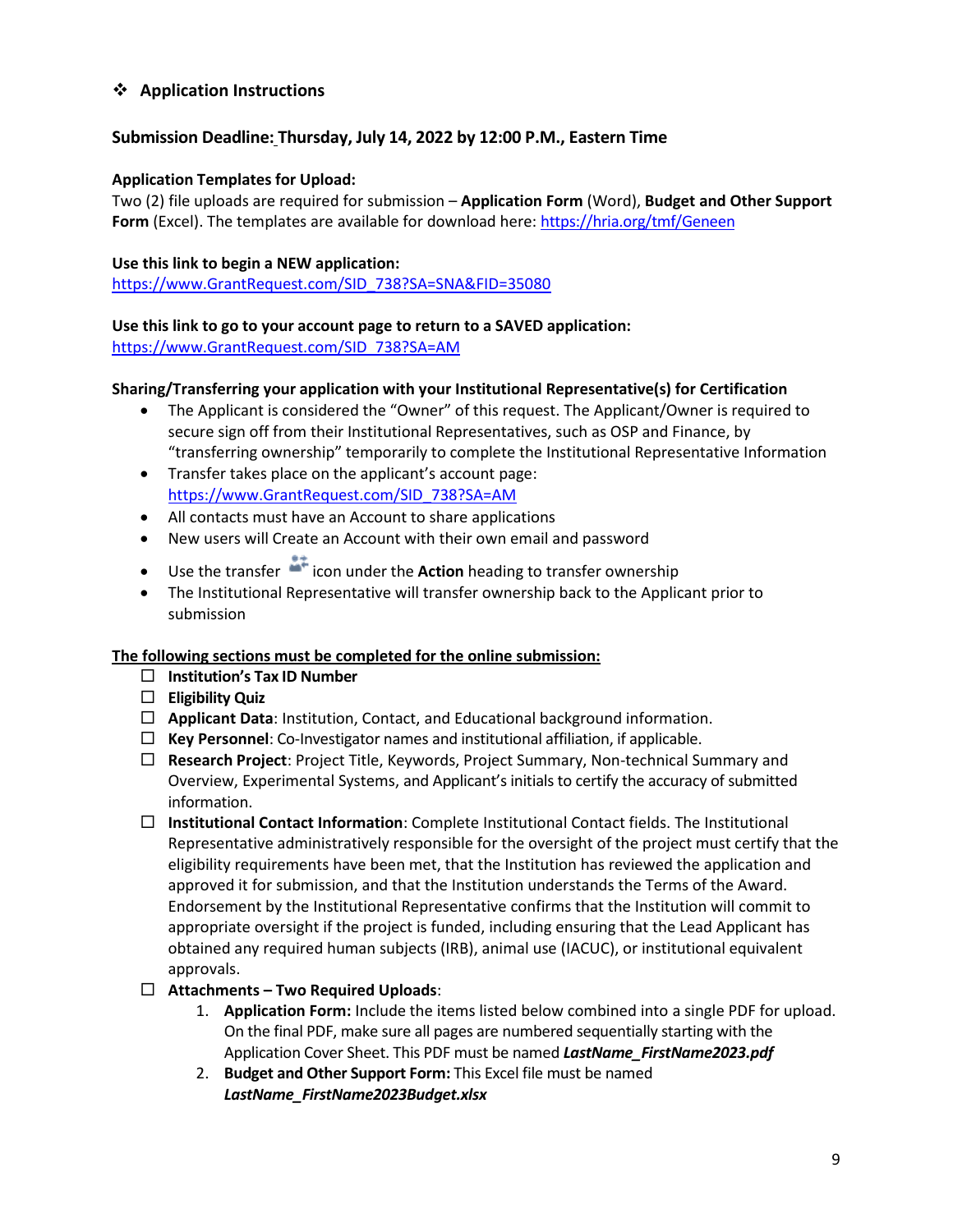#### **Application Form (PDF upload)**

- **A. Cover Page:** The Cover Page form must be completed by the Applicant and the Office of Sponsored Programs or the Institutional Officer administratively responsible for the oversight of the project. The Applicant confirms their responsibility for obtaining any required human subjects (IRB), animal use (IACUC), or institutional equivalent approvals. In addition, the Institutional Officer confirms that all eligibility requirements have been met by certifying the online submission. The online endorsement by the Institutional Officer confirms that the Institution will commit to appropriate oversight if the project is funded.
- **B. Table of Contents:** Follow the Table of Contents template and number all pages sequentially.
- **C. Project Summary, Key Words, and Performance Sites:** Please note that the 500-word Project Summary should be identical to the corresponding field in the online application form.
- **D. Research Proposal** (maximum of 5 pages, not including references cited): The six pages must include an Introduction, Background, Significance, Specific Aims, Preliminary Data (if available), Research Project Methods and Analysis, and Impact. The Impact section should address how funding from this Award will contribute to preventing coronary heart disease or circulatory failure or improving care for patients with these medical conditions. *Contingency plans for unanticipated outcomes, methodological barriers, or research delays should be included.* For any projects involving collaboration, please include a brief description of these efforts within the 5 pages. Format this section with Arial 11 as the font and size. Use single line spacing within paragraphs, double line spacing between paragraphs, and one inch or larger margins on all four sides. Bibliography, figures, legends, and tables may use a smaller font size. The Applicant's full name should appear at the top of each page.
- **E. Project Timeline and Milestones** (form; 1 page) Create a summary table (no more than one page) based on the specific aims, that shows each milestone, the associated benchmark measure(s) of success, estimated timeline, the project team member(s) involved, it may also include other explanatory material (including key personnel or collaborators), and associated budget expenditures. Please include specific data, methods, and benchmarks that will demonstrate achievement of each milestone. *The timing of activities, including reasonable contingencies and expenditures of funds should be consistent with the two-year funding period.* All personnel and collaborations should be related to the achievement of milestones. The successful completion of these activities will form the basis of continued funding.

#### *NOTE: Considerable review weight is given to the feasibility of the timeline and milestones such that the project aims should be completed within the two-year time frame. No-cost extensions will only be granted under exceptional circumstances.*

- **F. Biosketch of PI/Applicant** (use the latest NIH biosketch, max 5 pages): If applicable, please also include Co‐Investigator Biographical Sketch(es) to the upload. It is not necessary to include a Collaborator's biosketch unless they are key personnel.
- **G. Department or Division Chair's Letter**: This letter (forwarded to the Applicant for upload) must address the applicant's qualifications to conduct the proposed research independently as well as note the space and equipment available for the completion of the project. If the applicant is Chair of their department, a letter of recommendation from the Dean should be submitted.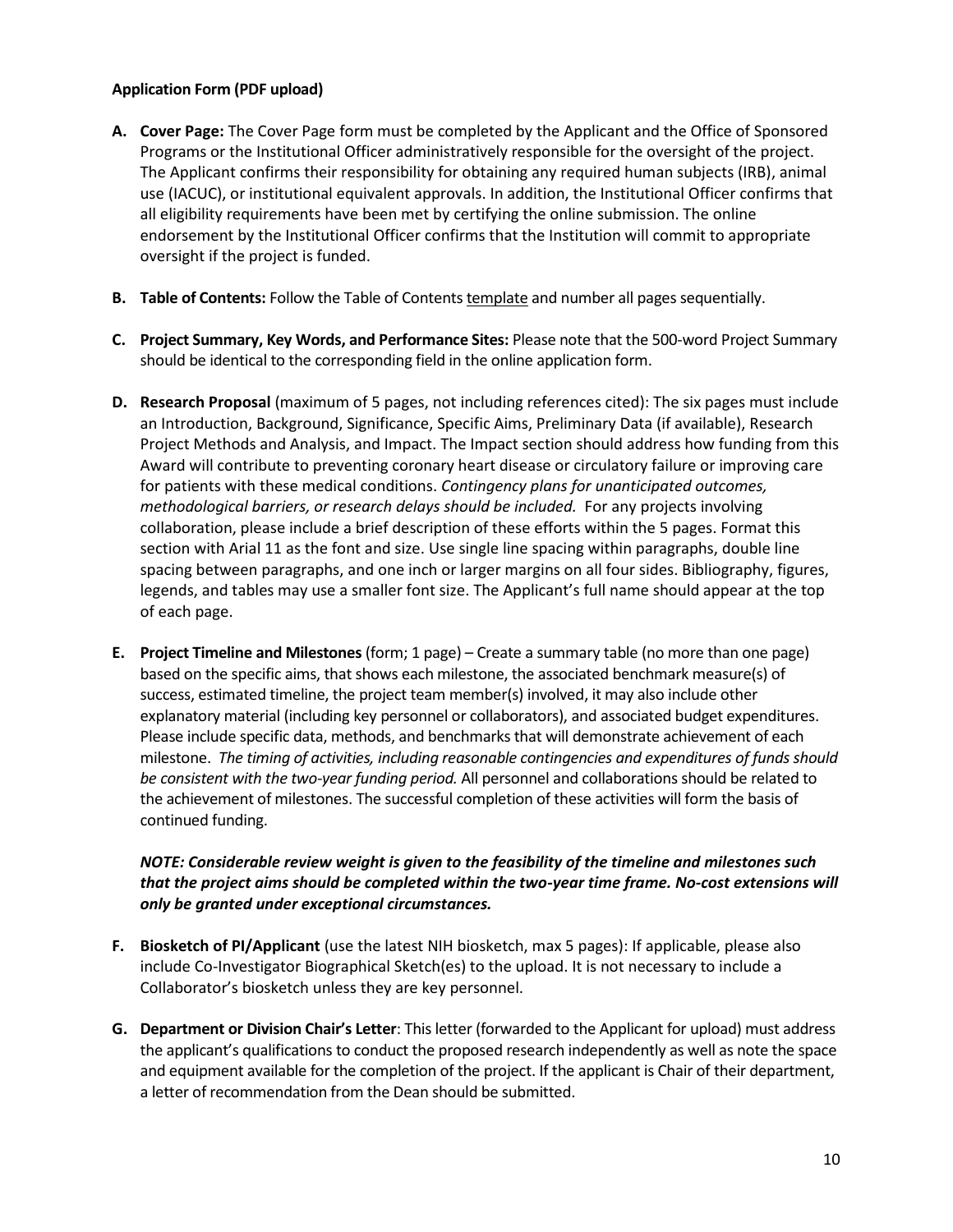- **H. Letter(s) of Collaboration (if applicable)**: When applicable, letters confirming the availability of resources outside the Applicant's institution or letters confirming any significant collaboration may be included (forwarded to the Applicant for upload). These are not additional letters of recommendation.
- **I. Budget and Other Support:** The Budget Form will be submitted as a separate Excel upload, *as well as included in this PDF.* Following the instructions for the Excel template below, complete and merge the final Budget into this PDF prior to upload.

#### **Budget and Other Support Form (Excel upload)**

- **Budget, Summary, and Justification:** Complete each tab in the Excel spreadsheet template as indicated in the instructions on tab 1. Indirect costs (institutional overhead) may not exceed 10% of direct costs. In instances where there is a subcontract, the subcontract budget must be included and combined dollar amount for indirects taken by both the Award Recipient Institution and the contracting institution may not exceed total allowed indirects per award. Budgets should reflect only the amount needed to conduct the proposed research. The maximum budget should not be requested unless it is genuinely needed. The justification for all budget items must be explained. The compensation for personnel funded by Geneen awards cannot exceed the NIH salary cap. For personnel whose institutional salary exceeds the applicable rate, the amount of salary charged to the Geneen award must be limited to their percent effort multiplied by the salary cap rate. Salaries must be in proportion to the percent effort on the research project; however, percent effort may exceed the percent of total salary support requested from the Program. If the requested salary for any personnel listed on the proposal exceeds the NIH salary cap the application will not be processed.
- **Other Support Page:** Using the Other Support tab in the Excel spreadsheet template
	- PI/Applicant should list all active and pending support, addressing potential overlap for each at the level of the specific aims with the submission.
	- Other Support includes all financial resources, whether Federal, non-Federal, commercial or institutional, available in direct support of an individual's research endeavors, including but not limited to research grants, cooperative agreements, contracts, and/or institutional awards. Training awards, prizes, or gifts do not need to be included.
	- **Effort devoted to projects must be measured using person months. Indicate calendar,** academic, and/or summer months associated with each project.
	- Guidance regarding the type and extent of information requested is included within the template. Please delete the example before submission.
	- **If applicable, please also provide grant overlap for co-investigator's/key personnel.**

*Out of fairness to applicants who adhere to the Guidelines, applications that do not conform to the stated instructions will be rejected.* 

#### **Application Status Notification**

The online application system will notify applicants upon submission of the proposal. Final notification of application status will occur by mid-November 2022. **NOTE**: If the Applicant is unable to accept the Award, the Award will not be transferred to another investigator involved in the research project.